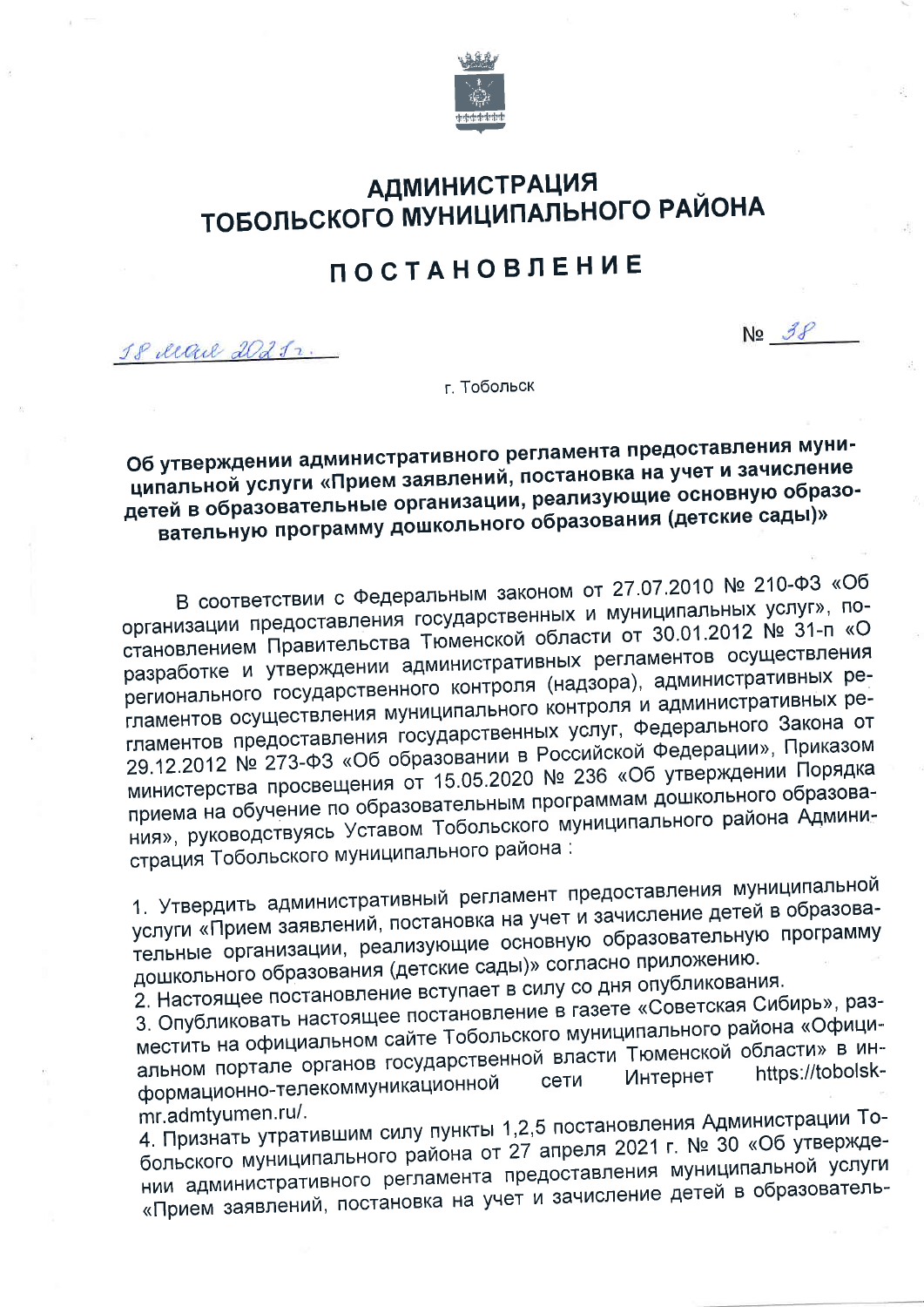ные организации, реализующие основную образовательную программу дошкольного образования (детские сады)»

5. Контроль за исполнением данного постановления возложить на начальника Отдела образования Бастрон С.Д.

Глава района

Л.В. Митрюшкин